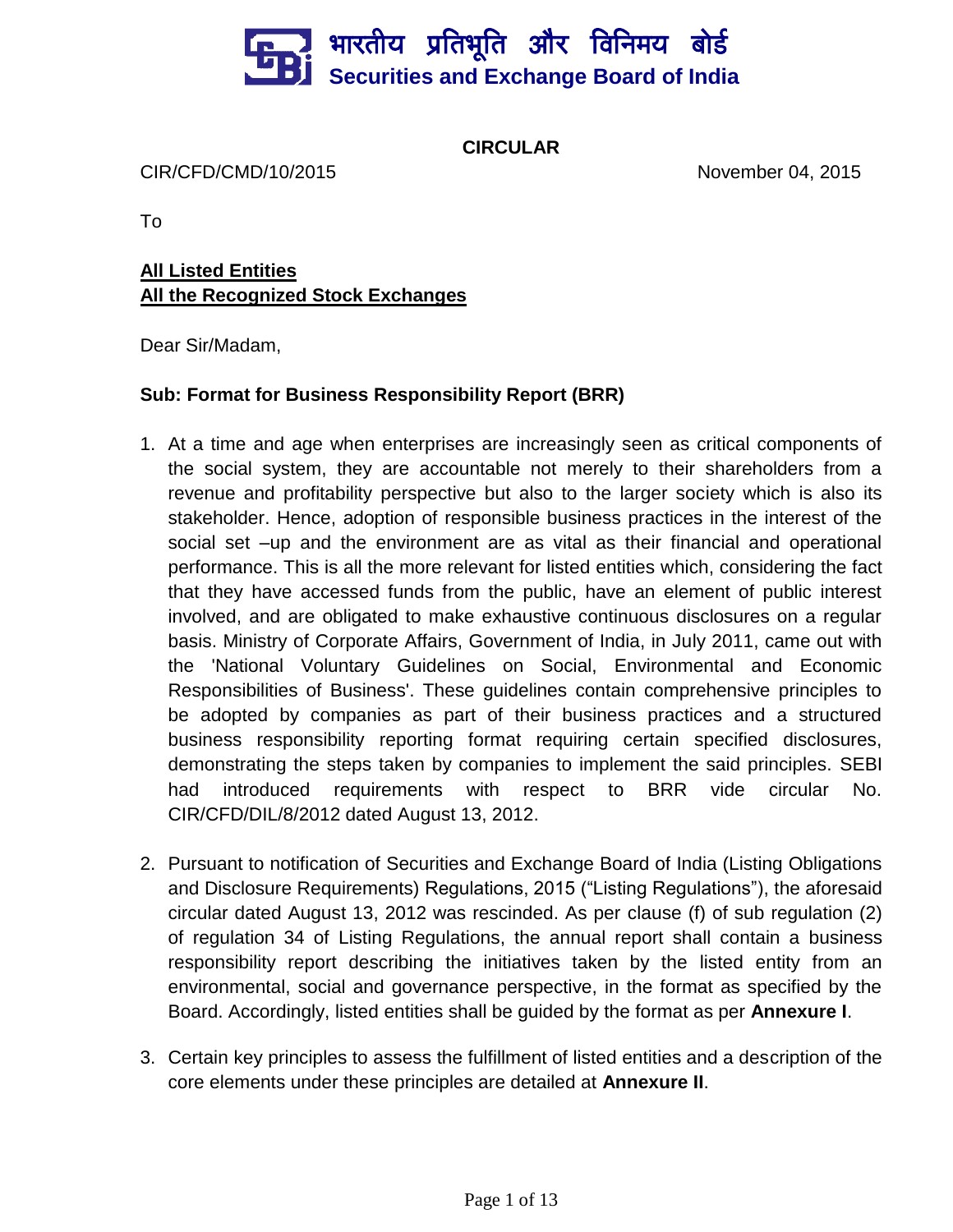

- 4. Those listed entities which have been submitting sustainability reports to overseas regulatory agencies/stakeholders based on internationally accepted reporting frameworks need not prepare a separate report for the purpose of these guidelines but only furnish the same to their stakeholders along with the details of the framework under which their BR Report has been prepared and a mapping of the principles contained in these guidelines to the disclosures made in their sustainability reports.
- 5. The Stock Exchanges are advised to bring the provisions of this circular to the notice of Listed Entity and also to disseminate the same on its website. This circular shall come into force with effect from 90 days of notifications of regulations i.e. September 02, 2015.
- 6. This circular is issued under regulation 34 read with regulation 101(2) of Securities and Exchange Board of India (Listing Obligations and Disclosure Requirements) Regulations, 2015.
- 7. This circular is available on SEBI website at [www.sebi.gov.in](http://www.sebi.gov.in/) under the categories "Legal Framework" and "Continuous Disclosure Requirements".

Yours faithfully,

**Harini S Balaji General Manager +91-22-26449372 [harinib@sebi.gov.in](mailto:harinib@sebi.gov.in)**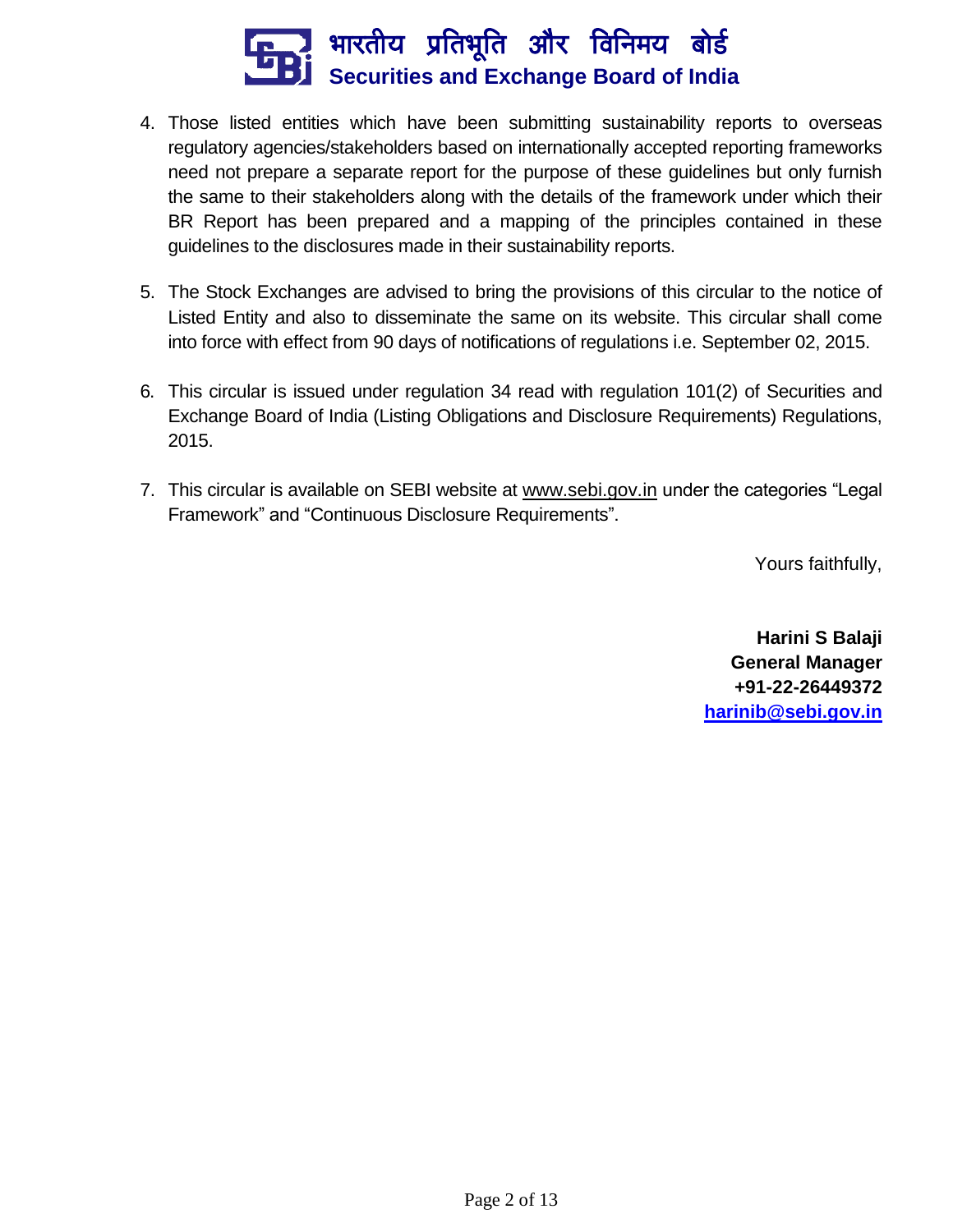

# **ANNEXURE I SUGGESTED FORMAT FOR BUSINESS RESPONSIBILITY REPORT**

*[See Regulation 34(2)(f)]*

## **SECTION A: GENERAL INFORMATION ABOUT THE COMPANY**

- 1. Corporate Identity Number (CIN) of the Company
- 2. Name of the Company
- 3. Registered address
- 4. Website
- 5. E-mail id
- 6. Financial Year reported
- 7. Sector(s) that the Company is engaged in (industrial activity code-wise)
- 8. List three key products/services that the Company manufactures/provides (as in balance sheet)
- 9. Total number of locations where business activity is undertaken by the Company
	- (a) Number of International Locations (Provide details of major 5)
	- (b) Number of National Locations
- 10.Markets served by the Company Local/State/National/International

# **SECTION B: FINANCIAL DETAILS OF THE COMPANY**

- 1. Paid up Capital (INR)
- 2. Total Turnover (INR)
- 3. Total profit after taxes (INR)
- 4. Total Spending on Corporate Social Responsibility (CSR) as percentage of profit after tax (%)
- 5. List of activities in which expenditure in 4 above has been incurred:-
	- (a) .
	- $(b)$ .
	- $(c)$ .

# **SECTION C: OTHER DETAILS**

- 1. Does the Company have any Subsidiary Company/ Companies?
- 2. Do the Subsidiary Company/Companies participate in the BR Initiatives of the parent company? If yes, then indicate the number of such subsidiary company(s)
- 3. Do any other entity/entities (e.g. suppliers, distributors etc.) that the Company does business with, participate in the BR initiatives of the Company? If yes, then indicate the percentage of such entity/entities? [Less than 30%, 30-60%, More than 60%]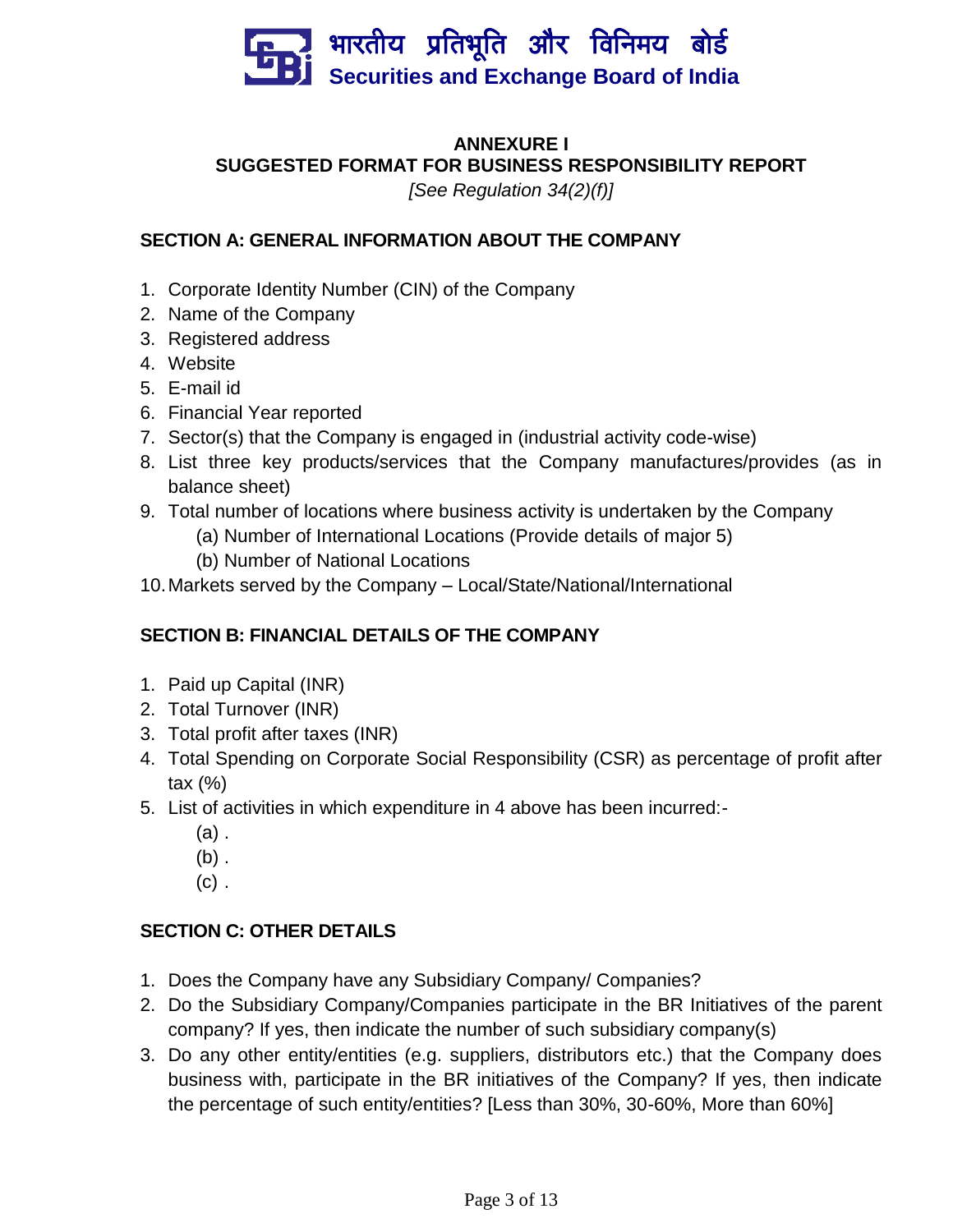

#### **SECTION D: BR INFORMATION**

- 1. Details of Director/Directors responsible for BR
	- (a) Details of the Director/Director responsible for implementation of the BR policy/policies
		- 1. DIN Number
		- 2. Name
		- 3. Designation
	- (b) Details of the BR head

| No. | <b>Particulars</b>         | <b>Details</b> |
|-----|----------------------------|----------------|
|     | DIN Number (if applicable) |                |
| າ   | Name                       |                |
| 3   | Designation                |                |
|     | Telephone number           |                |
| 5   | e-mail id                  |                |

- 2. Principle-wise (as per NVGs) BR Policy/policies
	- (a) Details of compliance (Reply in Y/N)

| No.            | <b>Questions</b>                       | P | P            | P | Р | P | P | Р |   | P |
|----------------|----------------------------------------|---|--------------|---|---|---|---|---|---|---|
|                |                                        |   | $\mathbf{2}$ | 3 | 4 | 5 | 6 |   | 8 | 9 |
| 1              | Do you have a policy/ policies for     |   |              |   |   |   |   |   |   |   |
| $\overline{2}$ | Has the policy being formulated in     |   |              |   |   |   |   |   |   |   |
|                | consultation with the relevant         |   |              |   |   |   |   |   |   |   |
|                | stakeholders?                          |   |              |   |   |   |   |   |   |   |
| 3              | Does the policy conform to any         |   |              |   |   |   |   |   |   |   |
|                | national / international standards? If |   |              |   |   |   |   |   |   |   |
|                | yes, specify? (50 words)               |   |              |   |   |   |   |   |   |   |
| 4              | Has the policy being approved by the   |   |              |   |   |   |   |   |   |   |
|                | Board?                                 |   |              |   |   |   |   |   |   |   |
|                | Is yes, has it been signed by MD/      |   |              |   |   |   |   |   |   |   |
|                | owner/ CEO/ appropriate Board          |   |              |   |   |   |   |   |   |   |
|                | Director?                              |   |              |   |   |   |   |   |   |   |
| 5              | Does the company have a specified      |   |              |   |   |   |   |   |   |   |
|                | committee of the Board/Director/       |   |              |   |   |   |   |   |   |   |
|                | Official to oversee the implementation |   |              |   |   |   |   |   |   |   |
|                | of the policy?                         |   |              |   |   |   |   |   |   |   |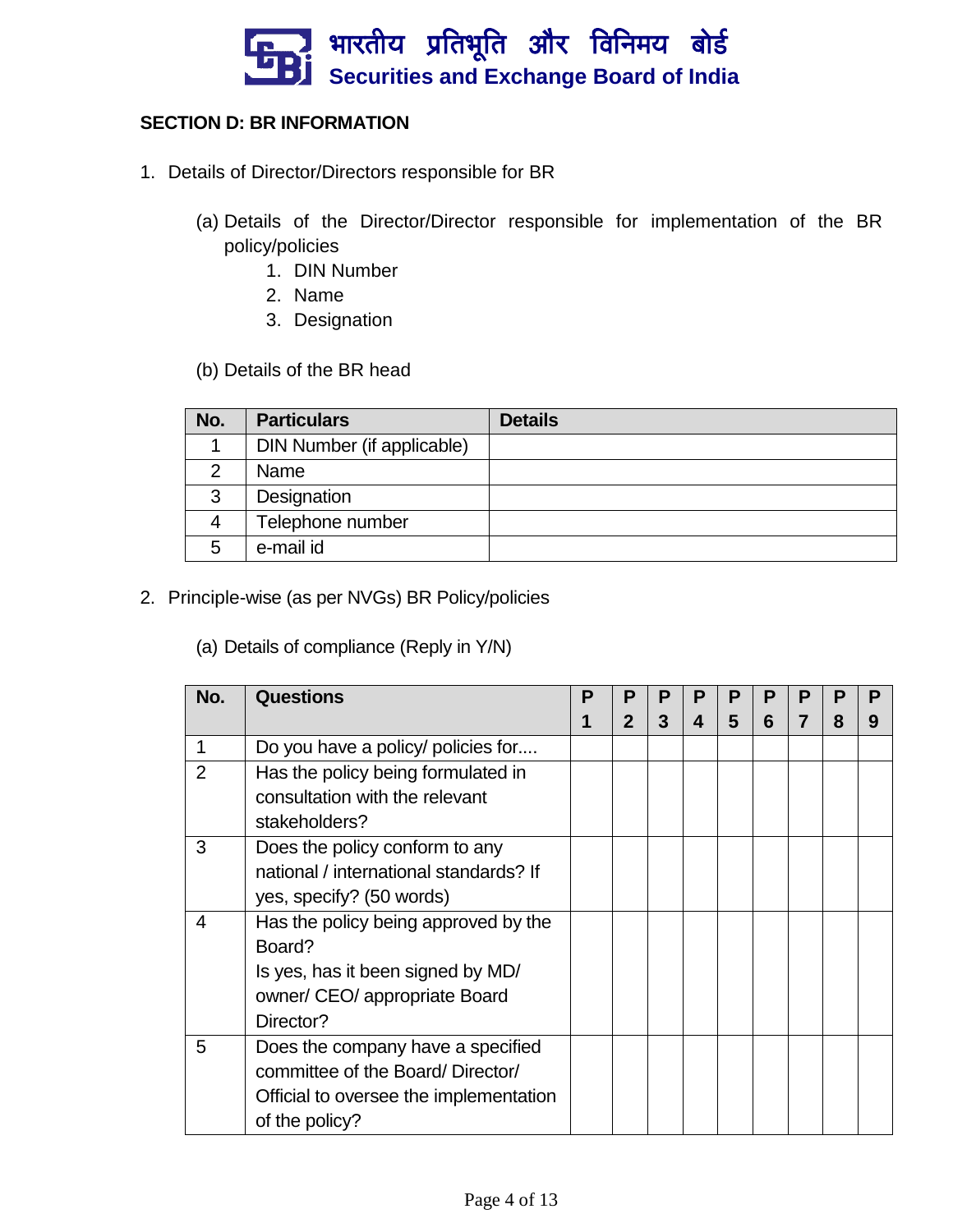# भारतीय प्रतिभूति और विनिमय बो**र्ड Securities and Exchange Board of India**

| No.            | <b>Questions</b>                         | Р | Р              | P | P | Р | Р | Р | Р | Р |
|----------------|------------------------------------------|---|----------------|---|---|---|---|---|---|---|
|                |                                          |   | $\overline{2}$ | 3 | 4 | 5 | 6 |   | 8 | 9 |
| 6              | Indicate the link for the policy to be   |   |                |   |   |   |   |   |   |   |
|                | viewed online?                           |   |                |   |   |   |   |   |   |   |
| $\overline{7}$ | Has the policy been formally             |   |                |   |   |   |   |   |   |   |
|                | communicated to all relevant internal    |   |                |   |   |   |   |   |   |   |
|                | and external stakeholders?               |   |                |   |   |   |   |   |   |   |
| 8              | Does the company have in-house           |   |                |   |   |   |   |   |   |   |
|                | structure to implement the policy/       |   |                |   |   |   |   |   |   |   |
|                | policies.                                |   |                |   |   |   |   |   |   |   |
| 9              | Does the Company have a grievance        |   |                |   |   |   |   |   |   |   |
|                | redressal mechanism related to the       |   |                |   |   |   |   |   |   |   |
|                | policy/ policies to address              |   |                |   |   |   |   |   |   |   |
|                | stakeholders' grievances related to      |   |                |   |   |   |   |   |   |   |
|                | the policy/ policies?                    |   |                |   |   |   |   |   |   |   |
| 10             | Has the company carried out              |   |                |   |   |   |   |   |   |   |
|                | independent audit/ evaluation of the     |   |                |   |   |   |   |   |   |   |
|                | working of this policy by an internal or |   |                |   |   |   |   |   |   |   |
|                | external agency?                         |   |                |   |   |   |   |   |   |   |

(b) If answer to the question at serial number 1 against any principle, is 'No', please explain why: (Tick up to 2 options)

| No. | <b>Questions</b>                           | Ρ | P                | P | P | P | P | Р | Р | P |
|-----|--------------------------------------------|---|------------------|---|---|---|---|---|---|---|
|     |                                            |   | $\boldsymbol{p}$ | 3 | 4 | 5 | 6 |   | 8 | 9 |
|     | The company has not understood the         |   |                  |   |   |   |   |   |   |   |
|     | <b>Principles</b>                          |   |                  |   |   |   |   |   |   |   |
| 2   | The company is not at a stage where        |   |                  |   |   |   |   |   |   |   |
|     | it finds itself in a position to formulate |   |                  |   |   |   |   |   |   |   |
|     | and implement the policies on              |   |                  |   |   |   |   |   |   |   |
|     | specified principles                       |   |                  |   |   |   |   |   |   |   |
| 3   | The company does not have financial        |   |                  |   |   |   |   |   |   |   |
|     | or manpower resources available for        |   |                  |   |   |   |   |   |   |   |
|     | the task                                   |   |                  |   |   |   |   |   |   |   |
| 4   | It is planned to be done within next 6     |   |                  |   |   |   |   |   |   |   |
|     | months                                     |   |                  |   |   |   |   |   |   |   |
| 5   | It is planned to be done within the        |   |                  |   |   |   |   |   |   |   |
|     | next 1 year                                |   |                  |   |   |   |   |   |   |   |
| 6   | Any other reason (please specify)          |   |                  |   |   |   |   |   |   |   |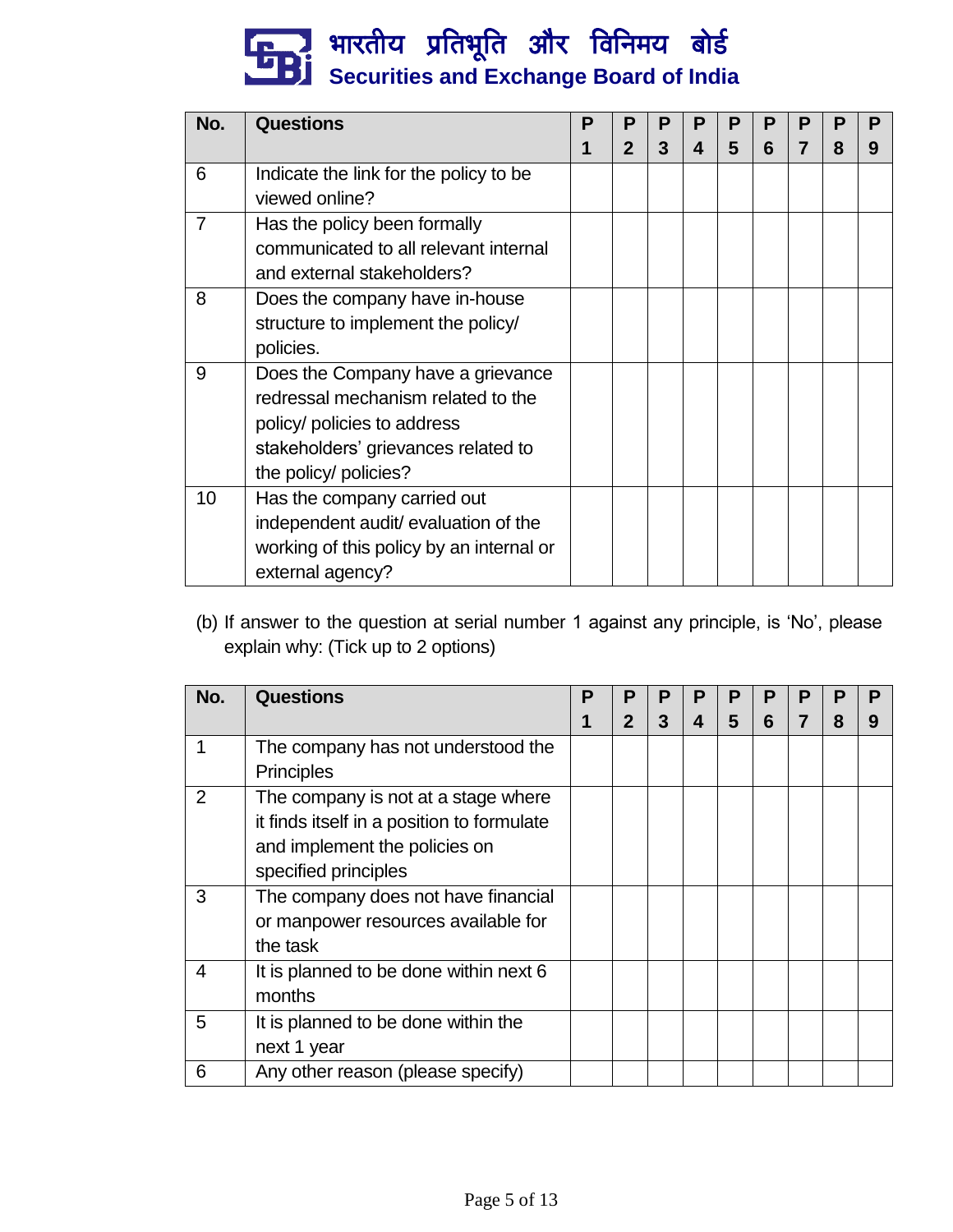

- 3. Governance related to BR
	- (a) Indicate the frequency with which the Board of Directors, Committee of the Board or CEO to assess the BR performance of the Company. Within 3 months, 3-6 months, Annually, More than 1 year
	- (b) Does the Company publish a BR or a Sustainability Report? What is the hyperlink for viewing this report? How frequently it is published?

## **SECTION E: PRINCIPLE-WISE PERFORMANCE**

## **Principle 1**

- 1. Does the policy relating to ethics, bribery and corruption cover only the company? Yes/ No. Does it extend to the Group/Joint Ventures/ Suppliers/Contractors/NGOs /Others?
- 2. How many stakeholder complaints have been received in the past financial year and what percentage was satisfactorily resolved by the management? If so, provide details thereof, in about 50 words or so.

- 1. List up to 3 of your products or services whose design has incorporated social or environmental concerns, risks and/or opportunities.
	- (a) .
	- $(b)$ .
	- $(c)$ .
- 2. For each such product, provide the following details in respect of resource use (energy, water, raw material etc.) per unit of product(optional):
	- (a) Reduction during sourcing/production/ distribution achieved since the previous year throughout the value chain?
	- (b) Reduction during usage by consumers (energy, water) has been achieved since the previous year?
- 3. Does the company have procedures in place for sustainable sourcing (including transportation)?
	- (a) If yes, what percentage of your inputs was sourced sustainably? Also, provide details thereof, in about 50 words or so.
- 4. Has the company taken any steps to procure goods and services from local & small producers, including communities surrounding their place of work?
	- (a) If yes, what steps have been taken to improve their capacity and capability of local and small vendors?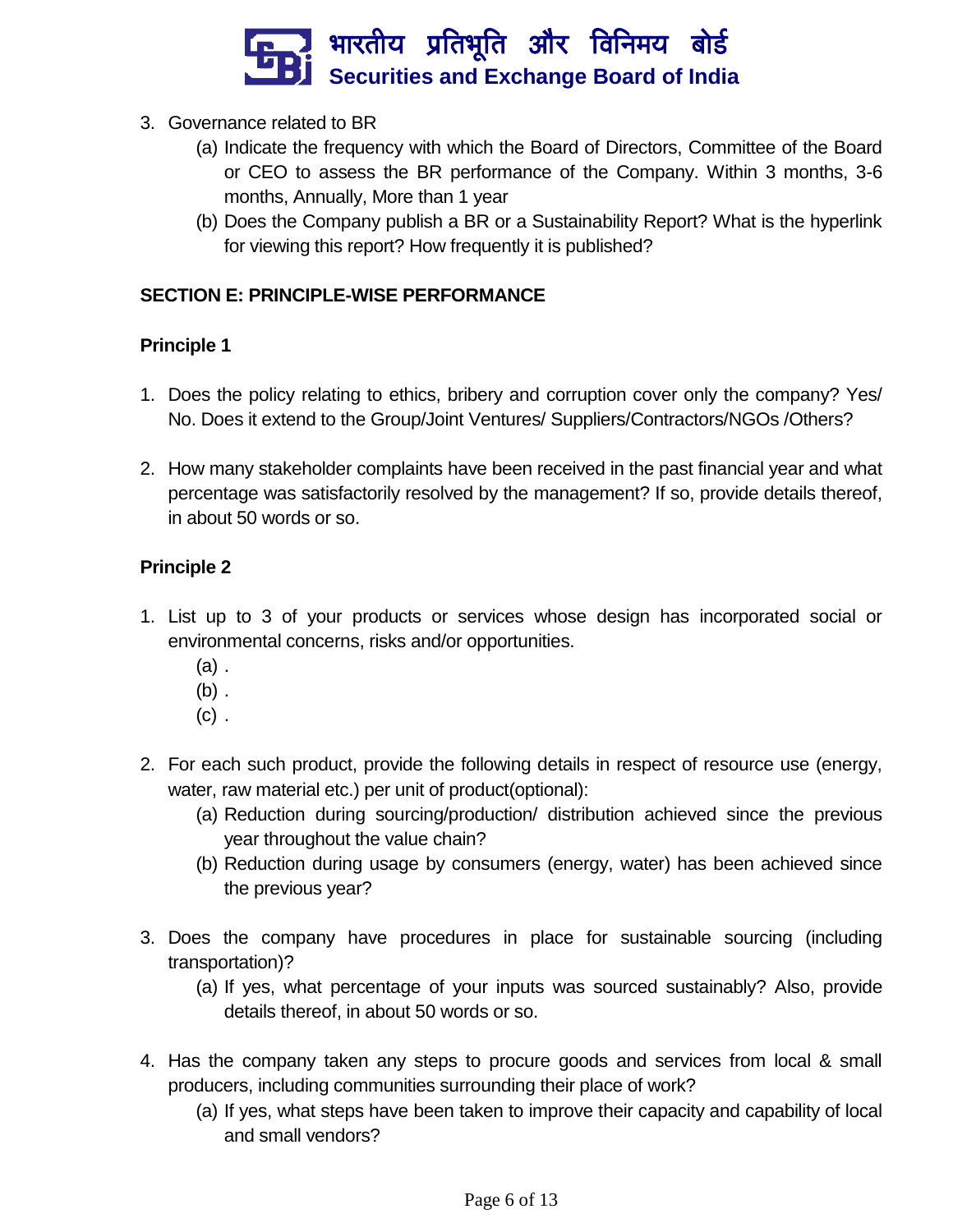

5. Does the company have a mechanism to recycle products and waste? If yes what is the percentage of recycling of products and waste (separately as <5%, 5-10%, >10%). Also, provide details thereof, in about 50 words or so.

#### **Principle 3**

- 1. Please indicate the Total number of employees.
- 2. Please indicate the Total number of employees hired on temporary/contractual/casual basis.
- 3. Please indicate the Number of permanent women employees.
- 4. Please indicate the Number of permanent employees with disabilities
- 5. Do you have an employee association that is recognized by management.
- 6. What percentage of your permanent employees is members of this recognized employee association?
- 7. Please indicate the Number of complaints relating to child labour, forced labour, involuntary labour, sexual harassment in the last financial year and pending, as on the end of the financial year.

| No. | Category                  | No of complaints<br>filed during the<br>financial year | No of complaints<br>pending as on end of<br>the financial year |
|-----|---------------------------|--------------------------------------------------------|----------------------------------------------------------------|
|     | Child labour/forced       |                                                        |                                                                |
|     | labour/involuntary labour |                                                        |                                                                |
| 2   | Sexual harassment         |                                                        |                                                                |
| 3   | Discriminatory employment |                                                        |                                                                |

- 8. What percentage of your under mentioned employees were given safety & skill upgradation training in the last year?
	- (a) Permanent Employees
	- (b) Permanent Women Employees
	- (c) Casual/Temporary/Contractual Employees
	- (d) Employees with Disabilities

- 1. Has the company mapped its internal and external stakeholders? Yes/No
- 2. Out of the above, has the company identified the disadvantaged, vulnerable & marginalized stakeholders.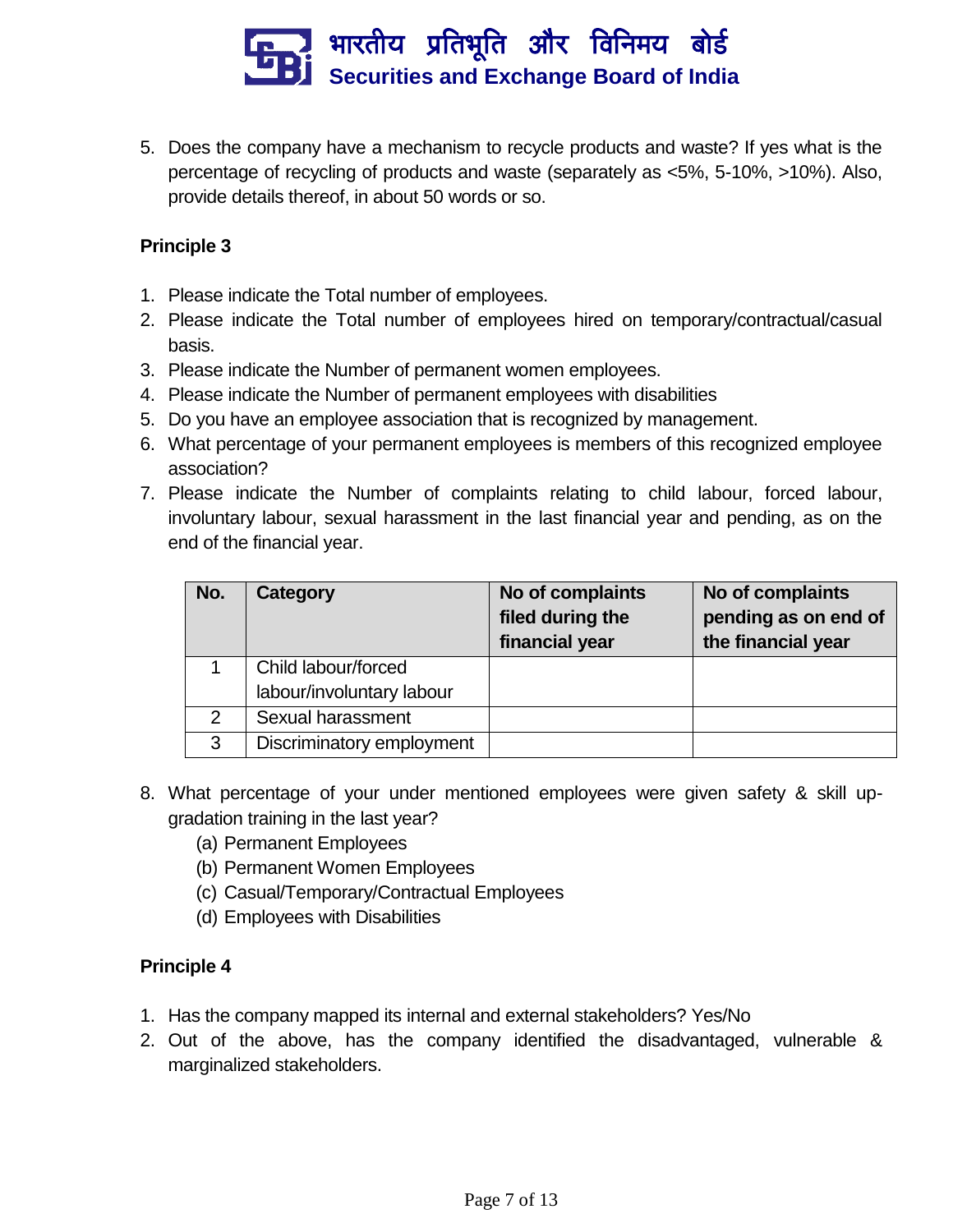

3. Are there any special initiatives taken by the company to engage with the disadvantaged, vulnerable and marginalized stakeholders. If so, provide details thereof, in about 50 words or so.

## **Principle 5**

- 1. Does the policy of the company on human rights cover only the company or extend to the Group/Joint Ventures/Suppliers/Contractors/NGOs/Others?
- 2. How many stakeholder complaints have been received in the past financial year and what percent was satisfactorily resolved by the management?

#### **Principle 6**

- 1. Does the policy related to Principle 6 cover only the company or extends to the Group/Joint Ventures/Suppliers/Contractors/NGOs/others.
- 2. Does the company have strategies/ initiatives to address global environmental issues such as climate change, global warming, etc? Y/N. If yes, please give hyperlink for webpage etc.
- 3. Does the company identify and assess potential environmental risks? Y/N
- 4. Does the company have any project related to Clean Development Mechanism? If so, provide details thereof, in about 50 words or so. Also, if Yes, whether any environmental compliance report is filed?
- 5. Has the company undertaken any other initiatives on clean technology, energy efficiency, renewable energy, etc. Y/N. If yes, please give hyperlink for web page etc.
- 6. Are the Emissions/Waste generated by the company within the permissible limits given by CPCB/SPCB for the financial year being reported?
- 7. Number of show cause/ legal notices received from CPCB/SPCB which are pending (i.e. not resolved to satisfaction) as on end of Financial Year.

- 1. Is your company a member of any trade and chamber or association? If Yes, Name only those major ones that your business deals with:
	- (a) .
	- (b) .
	- $(c)$ .
	- (d) .
- 2. Have you advocated/lobbied through above associations for the advancement or improvement of public good? Yes/No; if yes specify the broad areas ( drop box: Governance and Administration, Economic Reforms, Inclusive Development Policies, Energy security, Water, Food Security, Sustainable Business Principles, Others)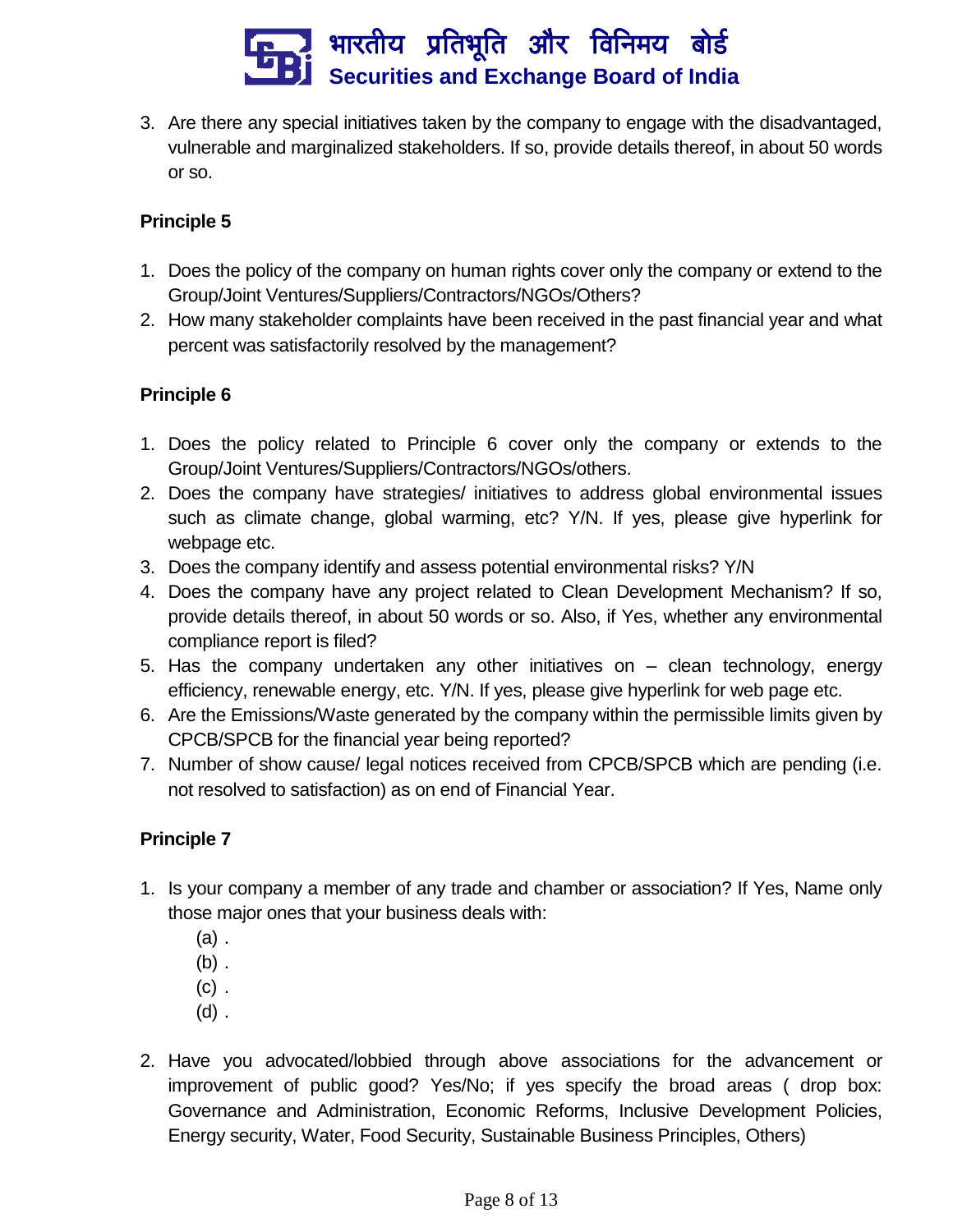

# **Principle 8**

- 1. Does the company have specified programmes/initiatives/projects in pursuit of the policy related to Principle 8? If yes details thereof.
- 2. Are the programmes/projects undertaken through in-house team/own foundation/external NGO/government structures/any other organization?
- 3. Have you done any impact assessment of your initiative?
- 4. What is your company's direct contribution to community development projects- Amount in INR and the details of the projects undertaken.
- 5. Have you taken steps to ensure that this community development initiative is successfully adopted by the community? Please explain in 50 words, or so.

- 1. What percentage of customer complaints/consumer cases are pending as on the end of financial year.
- 2. Does the company display product information on the product label, over and above what is mandated as per local laws? Yes/No/N.A. /Remarks(additional information)
- 3. Is there any case filed by any stakeholder against the company regarding unfair trade practices, irresponsible advertising and/or anti-competitive behaviour during the last five years and pending as on end of financial year. If so, provide details thereof, in about 50 words or so.
- 4. Did your company carry out any consumer survey/ consumer satisfaction trends?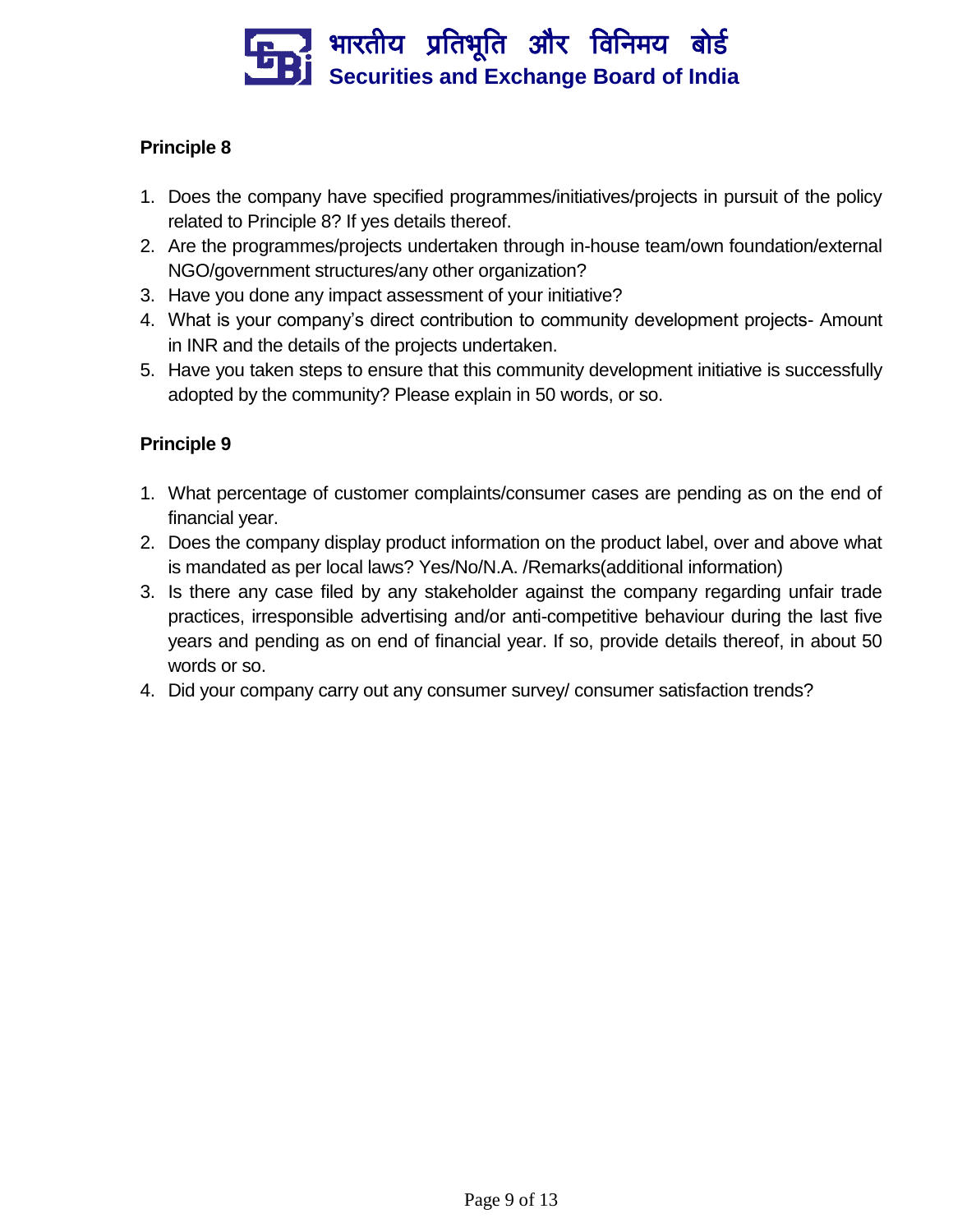

# **ANNEXURE II PRINCIPLES TO ASSESS COMPLIANCE WITH ENVIRONMENTAL, SOCIAL AND GOVERNANCE NORMS**

*[See Regulation 34(2)(f)]*

# **Principle 1: Businesses should conduct and govern themselves with Ethics, Transparency and Accountability**

- 1. Businesses should develop governance structures, procedures and practices that ensure ethical conduct at all levels; and promote the adoption of this principle across its value chain. Businesses should communicate transparently and assure access to information about their decisions that impact relevant stakeholders.
- 2. Businesses should not engage in practices that are abusive, corrupt, or anticompetition.
- 3. Businesses should truthfully discharge their responsibility on financial and other mandatory disclosures.
- 4. Businesses should report on the status of their adoption of these Guidelines as suggested in the reporting framework in this document.
- 5. Businesses should avoid complicity with the actions of any third party that violates any of the principles contained in these Guidelines

## **Principle 2: Businesses should provide goods and services that are safe and contribute to sustainability throughout their life cycle**

- 1. Businesses should assure safety and optimal resource use over the life-cycle of the product – from design to disposal – and ensure that everyone connected with itdesigners, producers, value chain members, customers and recyclers are aware of their responsibilities.
- 2. Businesses should raise the consumer's awareness of their rights through education, product labelling, appropriate and helpful marketing communication, full details of contents and composition and promotion of safe usage and disposal of their products and services.
- 3. In designing the product, businesses should ensure that the manufacturing processes and technologies required to produce it are resource efficient and sustainable.
- 4. Businesses should regularly review and improve upon the process of new technology development, deployment and commercialization, incorporating social, ethical, and environmental considerations.
- 5. Businesses should recognize and respect the rights of people who may be owners of traditional knowledge, and other forms of intellectual property.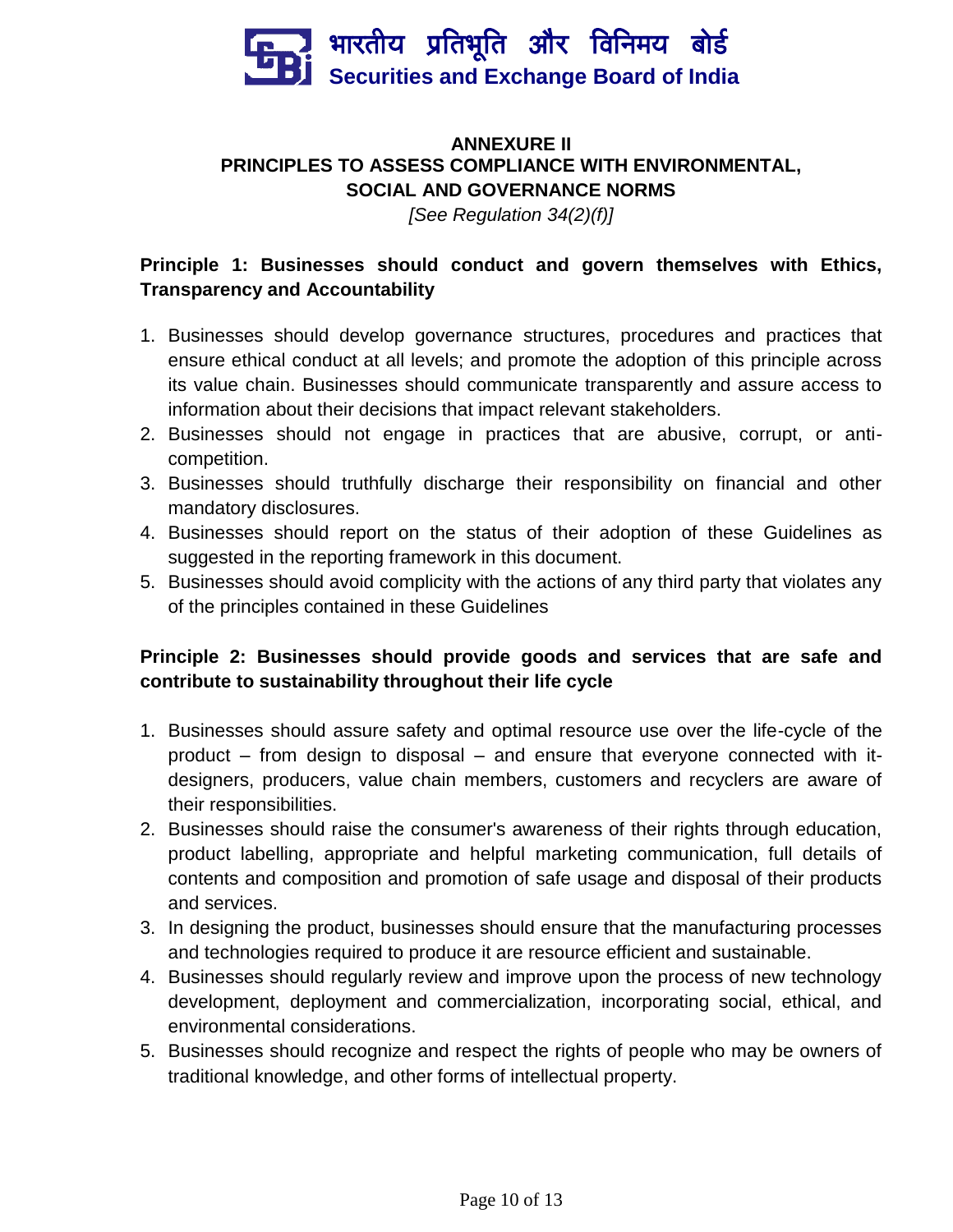

6. Businesses should recognize that over-consumption results in unsustainable exploitation of our planet's resources, and should therefore promote sustainable consumption, including recycling of resources.

#### **Principle 3: Businesses should promote the wellbeing of all employees**

- 1. Businesses should respect the right to freedom of association, participation, collective bargaining, and provide access to appropriate grievance Redressal mechanisms.
- 2. Businesses should provide and maintain equal opportunities at the time of recruitment as well as during the course of employment irrespective of caste, creed, gender, race, religion, disability or sexual orientation.
- 3. Businesses should not use child labour, forced labour or any form of involuntary labour, paid or unpaid.
- 4. Businesses should take cognizance of the work-life balance of its employees, especially that of women.
- 5. Businesses should provide facilities for the wellbeing of its employees including those with special needs. They should ensure timely payment of fair living wages to meet basic needs and economic security of the employees.
- 6. Businesses should provide a workplace environment that is safe, hygienic humane, and which upholds the dignity of the employees. Business should communicate this provision to their employees and train them on a regular basis.
- 7. Businesses should ensure continuous skill and competence upgrading of all employees by providing access to necessary learning opportunities, on an equal and non-discriminatory basis. They should promote employee morale and career development through enlightened human resource interventions.
- 8. Businesses should create systems and practices to ensure a harassment free workplace where employees feel safe and secure in discharging their responsibilities.

# **Principle 4: Businesses should respect the interests of, and be responsive towards all stakeholders, especially those who are disadvantaged, vulnerable and marginalized.**

- 1. Businesses should systematically identify their stakeholders, understand their concerns, define purpose and scope of engagement, and commit to engaging with them.
- 2. Businesses should acknowledge, assume responsibility and be transparent about the impact of their policies, decisions, product & services and associated operations on the stakeholders.
- 3. Businesses should give special attention to stakeholders in areas that are underdeveloped.
- 4. Businesses should resolve differences with stakeholders in a just, fair and equitable manner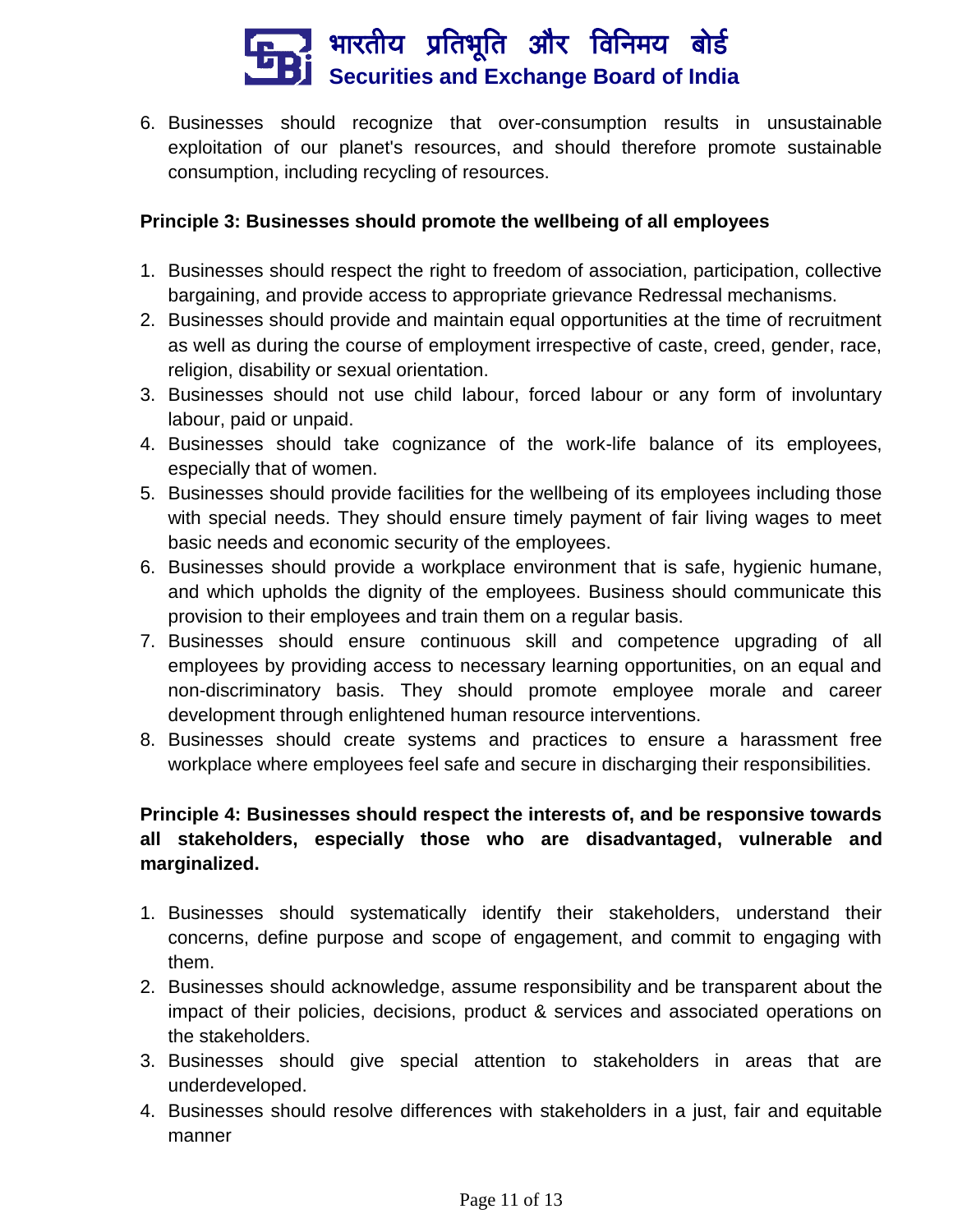

#### **Principle 5: Businesses should respect and promote human rights**

- 1. Businesses should understand the human rights content of the Constitution of India, national laws and policies and the content of International Bill of Human Rights. Businesses should appreciate that human rights are inherent, universal, indivisible and interdependent in nature.
- 2. Businesses should integrate respect for human rights in management systems, in particular through assessing and managing human rights impacts of operations, and ensuring all individuals impacted by the business have access to grievance mechanisms.
- 3. Businesses should recognize and respect the human rights of all relevant stakeholders and groups within and beyond the workplace, including that of communities, consumers and vulnerable and marginalized groups.
- 4. Businesses should, within their sphere of influence, promote the awareness and realization of human rights across their value chain.
- 5. Businesses should not be complicit with human rights abuses by a third party.

## **Principle 6: Business should respect, protect, and make efforts to restore the environment**

- 1. Businesses should utilize natural and manmade resources in an optimal and responsible manner and ensure the sustainability of resources by reducing, reusing, recycling and managing waste.
- 2. Businesses should take measures to check and prevent pollution. They should assess the environmental damage and bear the cost of pollution abatement with due regard to public interest.
- 3. Businesses should ensure that benefits arising out of access and commercialization of biological and other natural resources and associated traditional knowledge are shared equitably.
- 4. Businesses should continuously seek to improve their environmental performance by adopting cleaner production methods, promoting use of energy efficient and environment friendly technologies and use of renewable energy.
- 5. Businesses should develop Environment Management Systems (EMS) and contingency plans and processes that help them in preventing, mitigating and controlling environmental damages and disasters, which may be caused due to their operations or that of a member of its value chain.
- 6. Businesses should report their environmental performance, including the assessment of potential environmental risks associated with their operations, to the stakeholders in a fair and transparent manner.
- 7. Businesses should proactively persuade and support its value chain to adopt this principle.